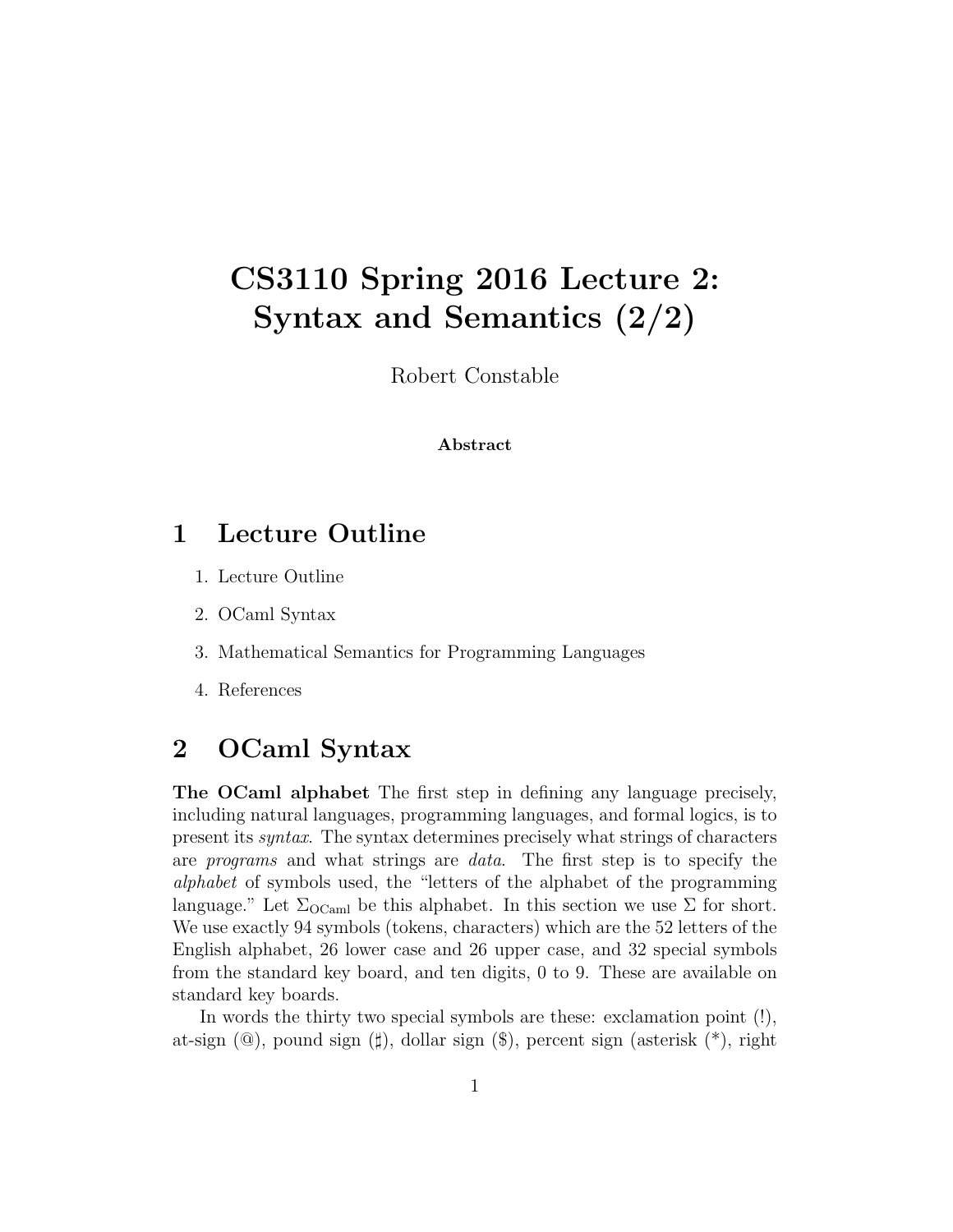parenthesis, left parenthesis, underscore, hyphen  $(-)$ , plus  $(+)$ , equal  $(=)$ , right curly bracket, left curly bracket, right brace (]), left brace ([), vertical line (|), colon (:), semicolon (;), quote ("), apostrophe ('), less (¡), greater (¿), comma, period, question mark (?), tilde (∼), backslash, front slash (/), reverse apostrophe (').

Latex uses some of these characters to control the type setting, but the names are quite standard. Some have nicknames, such as "squiggle" for tilde. Hyphen is also a minus sign. The pound sign is sometimes called a "hash", and it is not the sign for the UK currency. Here is a use of square brackets, [...], and here is a use of curly brackets  $\{\ldots\}$ .

The full set of OCaml symbols are from the ISO8859-1 character set with 128 standard characters and 127 others, many are English letters with diacritical marks to spell words in Western European languages, e.g ö, umlaut o. OCaml implementations typically support the standard 94 symbols plus  $51$  accented letters such as,  $\ddot{o}$ .

Latex shows the need for many many more special symbols as does *uni*code. There a many hundreds of special characters that can be printed with Latex and with unicode, and in the future such symbols will be included in the atomic symbols of programming languages. So we might have an alphabet  $\Sigma$  with thousands of letters. Languages like Chinese could show us the limits of comprehension for such rich symbol sets.

OCaml words and expressions Finite strings of the basic symbols we will call expressions or terms. They are an analogue of words in English, even though many are nonsense words, like abkajeky in English. The set of words is denoted  $\Sigma_{\text{OCaml}}^{+}$ , all finite strings of symbols, even nonsense ones such as \*\*1Ab-!. The space (character 0020) is not part of any word in the language nor is a line break or carriage return.

Unlike with natural languages, there is no dictionary of all known OCaml words as there seems to be for (almost) all English or French words. However, there is a dictionary of reserved words such as fun, if, then, else, int, float, *char, string*, and so forth. There is a largest reserve word (what is it?) but no "largest word" such as "supercalifragilisticexpialidocious" in an OCaml "dictionary", though memory requirements on machines place a practical limit on word length, and in any particular application program there is a list of names of important functions and data types. One can imagine that each project has a dictionary.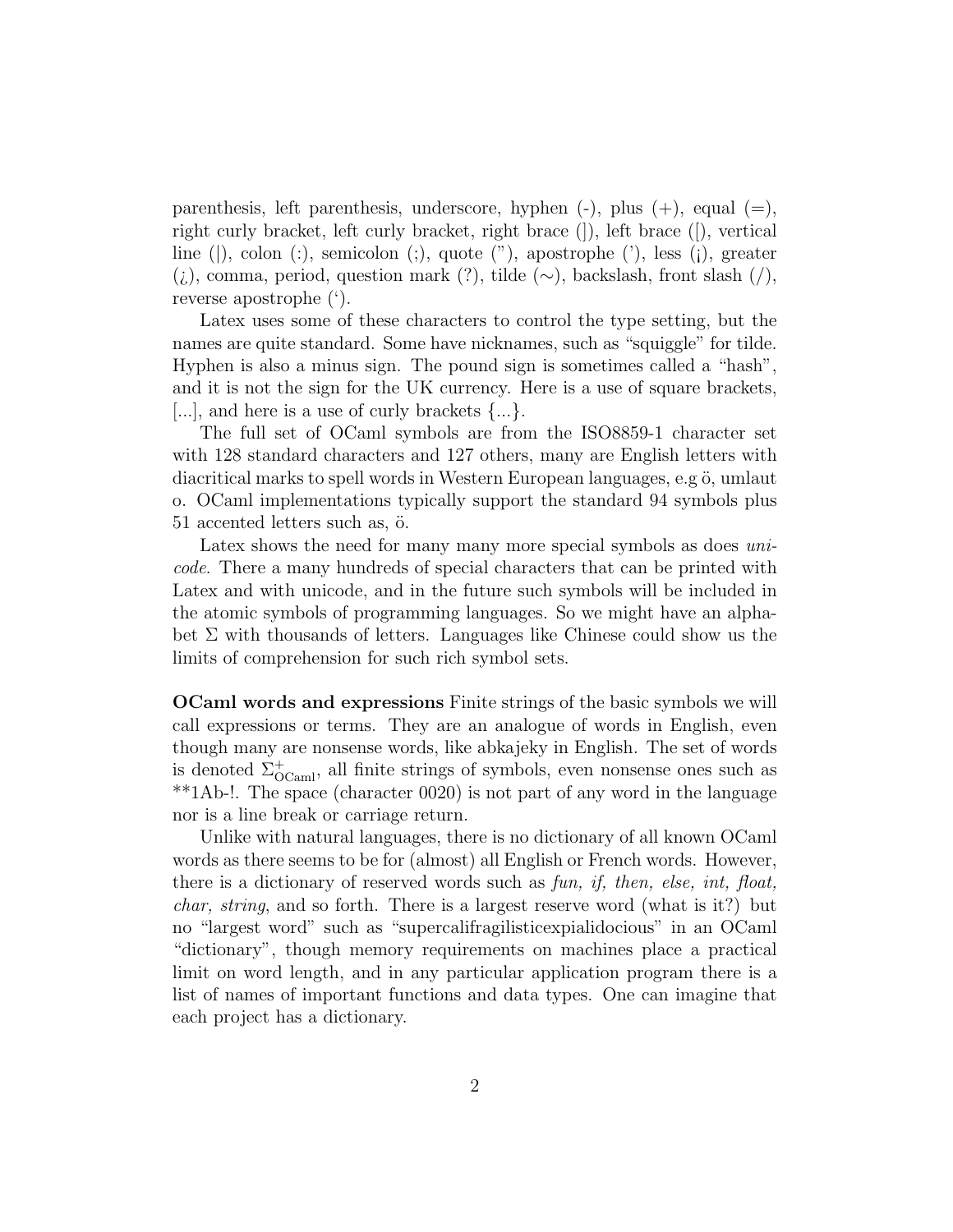OCaml programs and data An OCaml program is simply an OCaml expression that reduces under the computation rules when applied to a value or given input. Running a program is evaluating an expression. A value is an OCaml expression that is irreducible under the computation rules. We will next look carefully at how to organize the explanation of programs and data. First a word about the scope of this task.

OCaml is a large industrial strength programming language meant to help people do serious work in science, education, business, government and so forth. Like all such languages it is large, complex, and evolving. We aim to study a subset that is good for teaching important ideas in computer science. Thus there are many features of OCaml that we will not cover. On the other hand, we will present a good framework for learning the entire language as it evolves from year to year as all living languages do.

There is no official OCaml subset for education as has been the case in the past with large commercial programming languages, e.g. at the time when PL1 was a widely used language supported by IBM, there was a Cornell subset called PLC that was widely taught in universities and made Cornell well known in programming languages.<sup>1</sup> The PLC work had an influence on Milners thinking about ML, see the references in  $Edinburgh \ LCF$  [1], the first book on ML.

## 3 Mathematical Semantics for Programming Languages

A rigorous mathematical method has been developed for precisely defining how programs execute [10, 8, 3, 9]. The concepts are covered in most modern textbooks on programming languages [6, 11, 5, 7, 2]. We will use these ideas to give an account of OCaml semantics. Here is the first key idea of that semantics.

Definition: We divide the OCaml expressions into two classes, the canonical expressions and the non-canonical expressions. The canonical expressions are the values of the language. They are defined as expressions which are *irreducible under the computation rules*. This is a concept that

<sup>&</sup>lt;sup>1</sup>Many old languages such as COBOL and PL1 are still in use supporting large industrial operations. For mysterious reasons certain languages like C tend to become nearly "immortal". Others like FORTRAN continue to evolve and are immortal in that way. Java, C++, and Lisp might be like that.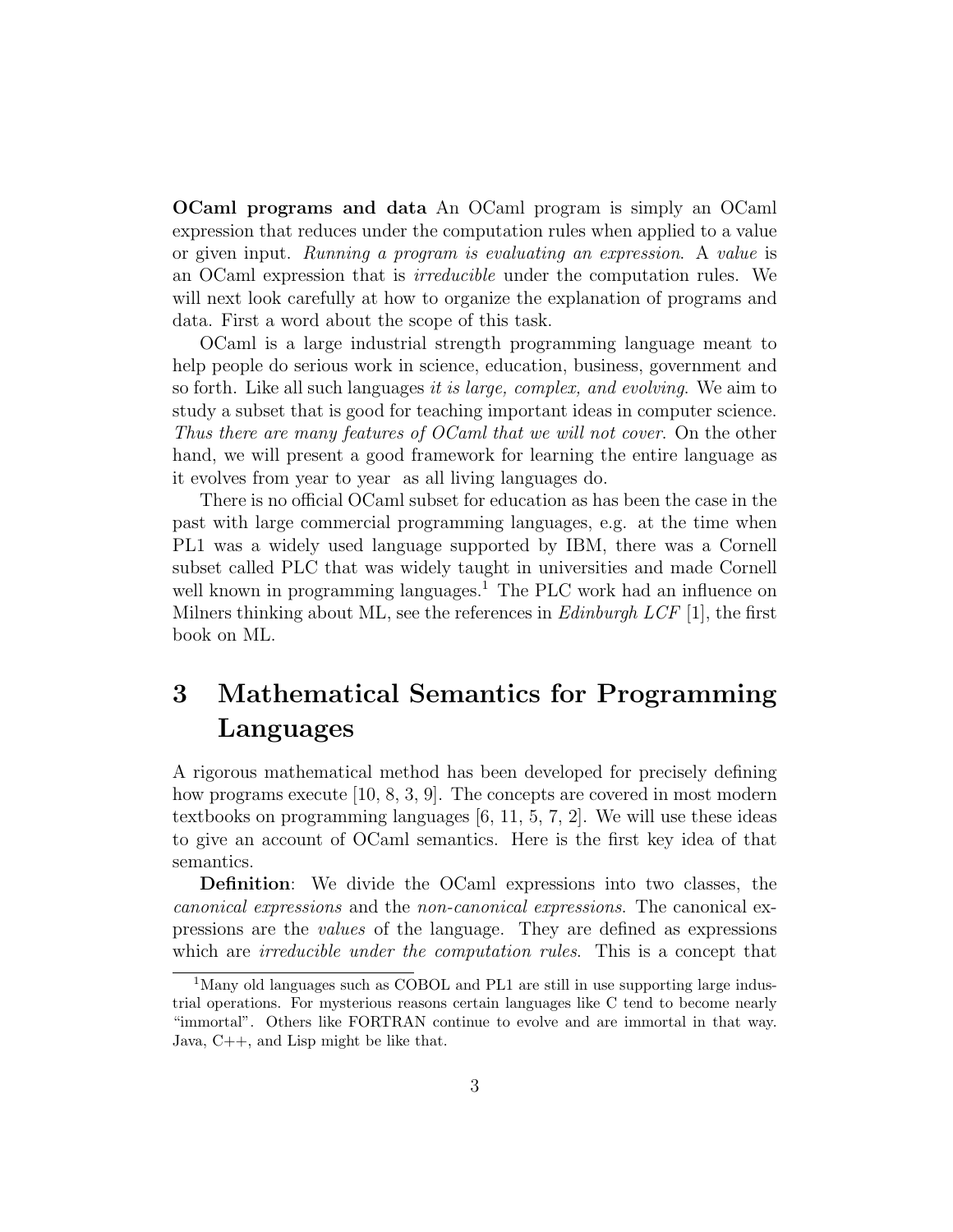you need to know for exams and discussions. Sometimes we call these values constants. This is common terminology for numerical values of which OCaml has two types, the integers and the floating point numbers which are approximations of the infinitary real numbers of mathematics. It is not a word typically used for all of the constants of OCaml, some of which are functions and types.

### 3.1 Expressions and values

**Simple values as constants** The integer constants are  $0, 1, -1, 2, -2, \ldots$ These are constants in decimal notation. They are canonical values because no computation rules reduce them. There is a limit to their size on either 32 bit machines or 64 bit machines. OCaml supports both sizes. Thus these numbers are not like the mathematical integers whose value is unbounded and which thus form an unbounded type.

OCaml does support an implementation of mathematical integers which in Lisp are called "Bignums." We will use them later in the course we will show how to define *infinite precision* real numbers using big numbers and thus model the type of mathematical reals R exactly.

The type bool is simpler having only two canonical values, the two Booleans, true and false; simpler still is the unit type with one value, ().

Structured values – tuples and records Other canonical forms have structure. For example,  $(1, 2)$  is the *ordered pair* of two integers. This is a value, and we call it a constant as well, although unlike the boolean true pairs have structure. OCaml also has n-tuples of values here is a quadruple or four-tuple, (1, 3, 5, 7). OCaml also has values called records which are like tuples, but the components are named as in  $\{yr = 2020; mth = 1; day = 20\}.$ 

Structured values – functions One of the significant distinguishing features of OCaml is that functions are values. They can be supplied as inputs to other functions and produced as output results of computation. Functions have the syntactic form  $fun\ x \to body(x)$ , where x is an identifier denoting the input value, and  $body(x)$  is an OCaml expression that usually includes x as a subterm, but need not, e.g.,  $fun\ x \to 0$  is the constant function with value integer 0. The *identity function* on any data type is  $fun x \rightarrow x$ .

These function expressions are *irreducible*, and thus are canonical expressions. When applied to a value, as in  $(\text{fun } x \to x)$  we create a reducible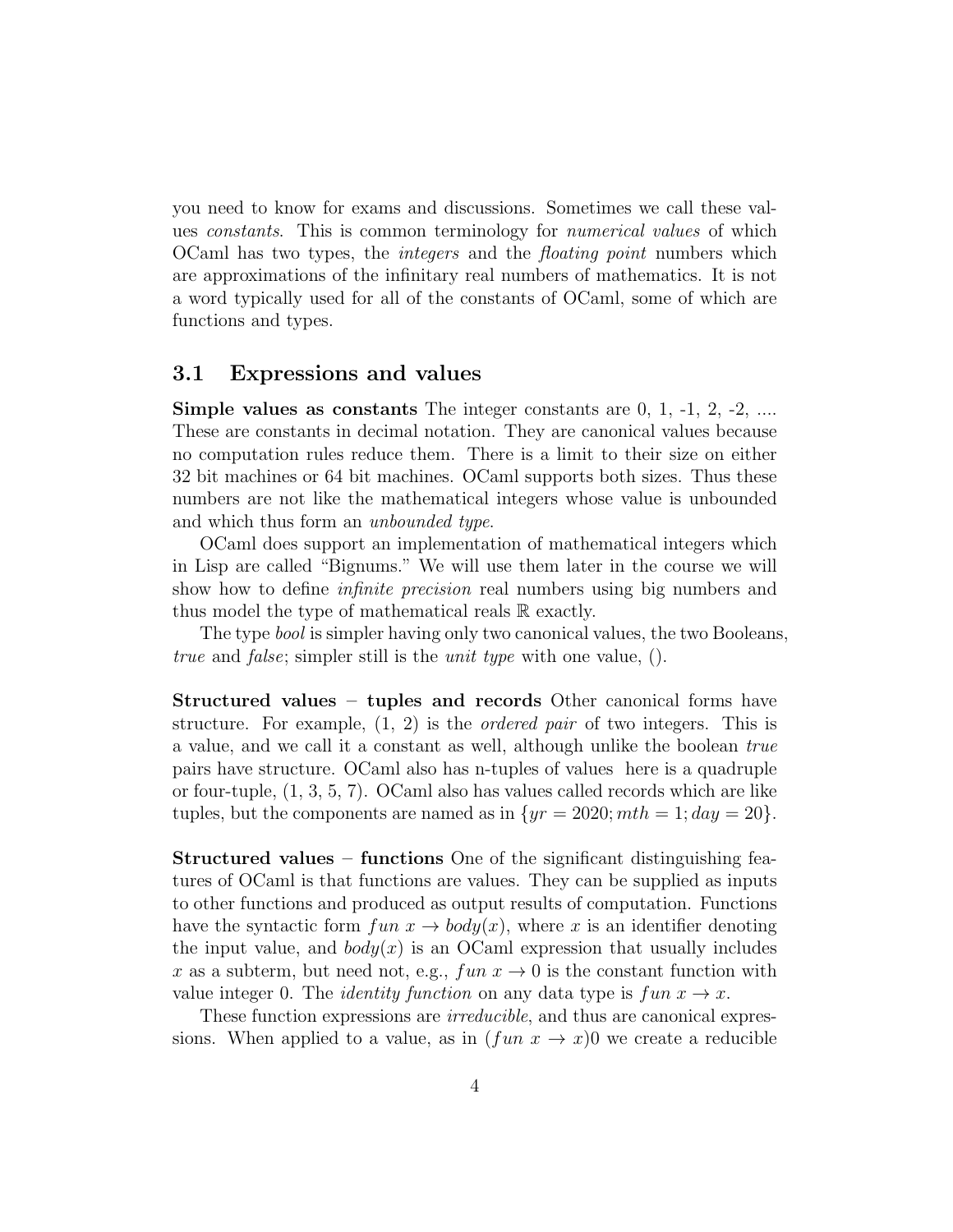term. In this case it reduces to 0. We see that function values can have considerable internal structure. There is the operator name, fun, an abbreviation of the word function. The identifier  $x$  is the *local name* of the input to the function, and  $body(x)$  is its "program" or operation on the potential data x.

During computation after an input value  $v$  is supplied, this value is substituted for the input variable x resulting in the term  $body(v)$ . This expression can be canonical or non-canonical. A value is required to initiate the evaluation of a function, but the computation of  $body(v)$  might not ever use the value, as in the case of a constant function such as  $fun x \to 0$  or  $fun x \rightarrow (fun y \rightarrow y).$ 

In the original ML language, now called Classic ML, the function constants have the form  $\langle x.body(x) \rangle$  which is close to the mathematical notation derived from Principia Mathematica and made popular by the American logician Alonzo Church who defined the lambda calculus where functions are denoted  $\lambda x.$ *body* $(x)$ .

There are many notations for functions used in mathematics. In some textbooks we see functions written as in  $sine(x)$  or  $log(x)$  or even  $x^2$ . This notation is ambiguous because we might also use the same expression to denote "the value of the sine function applied to a variable  $x$ ."

The programming languages Lisp and Scheme also allow functions as values. Lisp uses the key word *lambda* instead of fun. So fun  $x \to x + 1$  is written  $(lambda(x)(x+1))$ .

As mentioned above one of the other basic syntactic forms of OCaml is the *application* of a function to an argument. This is written as  $fa$  where  $f$  is a function expression and  $\alpha$  is another expression. The application operator is implicit in this notation whereas in some programming languages we see application written as  $ap(f; a)$  where the operator is explicit.

### 3.2 Evaluation and reduction rules

The OCaml run time system executes programs that have been compiled into assembly language. This is in a sense the machine semantics of OCaml evaluation, but it is too detailed to serve as a mathematical model of computation that we can reason about at a high level. The ML languages have a semantics at a higher level of reduction rules. These rules are used in textbooks such as The Definition of Standard ML [4].

Evaluation is defined using reduction rules. These rules tell us how to take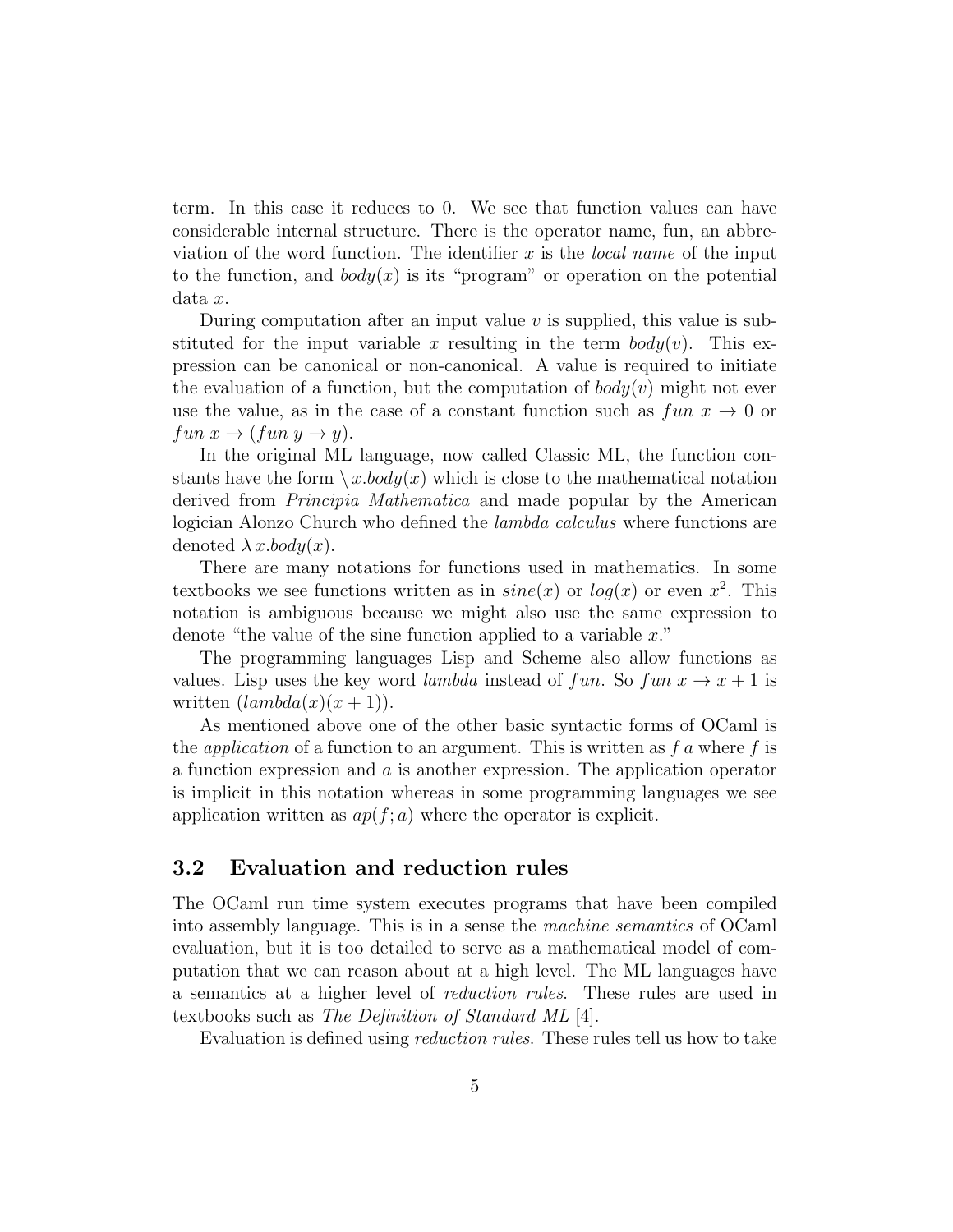a single step of computation. We use a computation system called small step reduction.

Here is an example of a very simple reduction rule. We first note that there are two primitive canonical functions, fst and snd, that operate on ordered pairs, that is on expressions of the form  $(e1, e2)$ . They are (built-in) primitive operations.

We want a rule format to tell us that  $fst(a, b)$  reduces in n step to a and  $snd(a, b)$  reduces (in m steps) to b. The rules tell us that we can think of fst as picking out the first element of an ordered pair while snd picks out the second. Note that in OCaml, when we evaluate the pair  $(a, b)$  we reduce each of a and b to canonical values before selcting a member of the pair.

Rule-fst  $a \downarrow a', b \downarrow b' \vdash fst(a, b) \downarrow a'$ Rule-snd  $a \downarrow a', b \downarrow b' \vdash \textit{snd}(a, b) \downarrow b'$ 

Here are rules for the Boolean operators.

Rule Boolean-and  $(true \&\& false) \downarrow false$ Rule Boolean-or  $(true || false) \downarrow true$ 

The general rule for the Boolean operators should take arbitrary expressions, say exp1 and exp2 and reveal how those values are computed before the principal Boolean operator is computed. To express such rules, we need to state hypotheses about how these expressions are evaluated. Here is the way OCaml performs the reduction.

Rule Boolean-or-1  $exp1 \downarrow true \vdash exp1 \parallel exp2 \downarrow true$ 

Rule Boolean-or-2  $exp1 \downarrow false$ ,  $exp2 \downarrow true \vdash exp1 || exp2 \downarrow true$ 

Rule Boolean-or-3  $exp1 \downarrow false$ ,  $exp2 \downarrow false$   $\vdash exp1 \parallel exp2 \downarrow false$ 

These Boolean values are used to evaluate conditional expressions. Rule Conditional-true

 $bexp \downarrow true$ ,  $exp1 \downarrow v1 \vdash (if bexp then exp1 else exp2) \downarrow v1$ 

Exercise: Write the other rule for evaluating the conditional expression.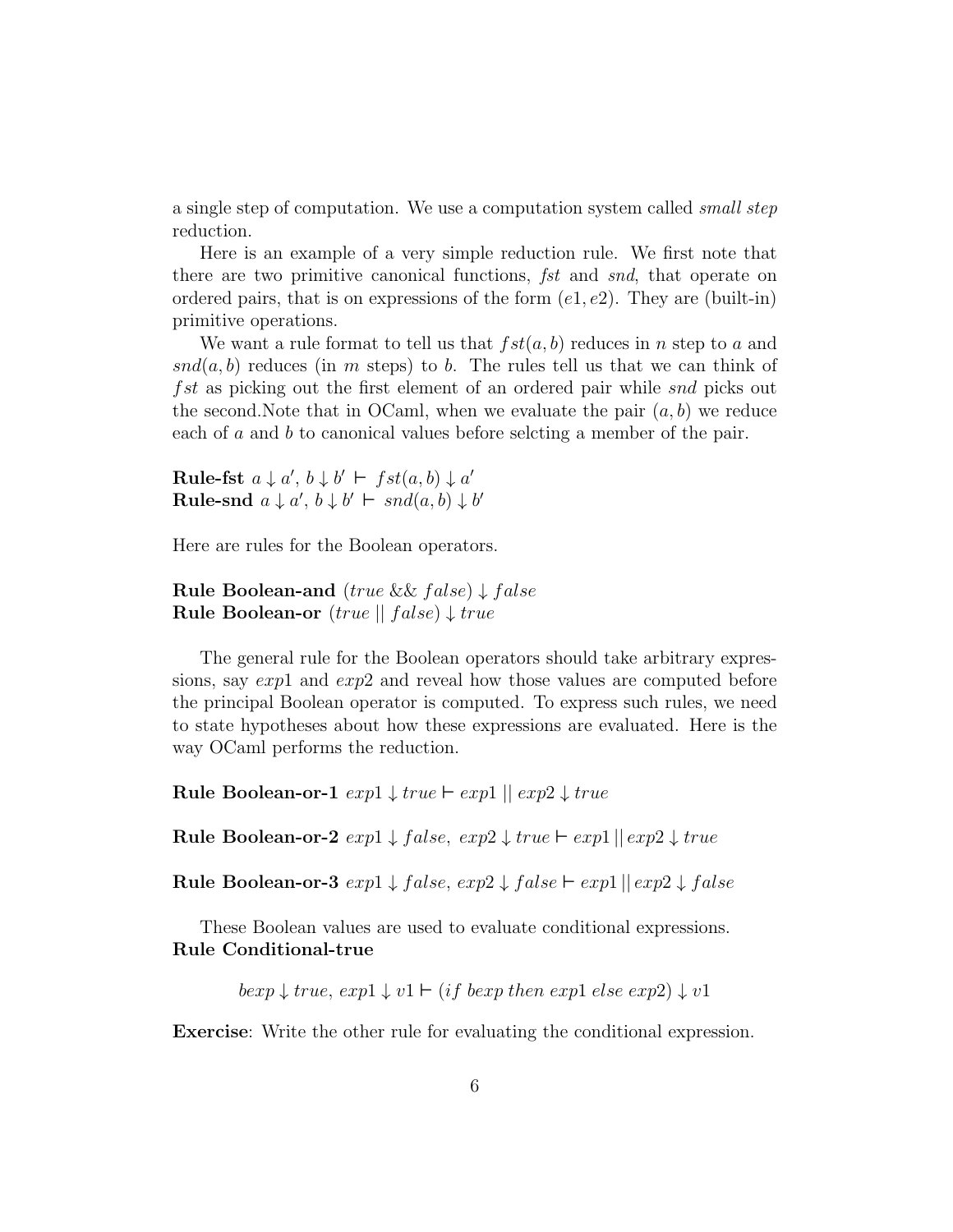### Here is the rule for evaluating function application. Function Application

 $exp2 \downarrow v2$ ,  $exp1 \downarrow fun x \rightarrow body(x)$ ,  $body(v2/x) \downarrow v3 \vdash (exp1 \exp2) \downarrow v3$ .

Notice the *order of evaluation*, we evaluate the argument,  $exp2$  first. If that expression has a value, then we evaluate  $exp1$  and if that evaluates to a function  $fun\ x - > **body**(x)$ , then we substitute the value v2 for the variable x in body and evaluate that expression. This is called eager evaluation or call by value reduction because we eagerly look for the input to the function, even before we really know that  $exp1$  evaluates to a function.

There is another order of evaluation in programming languages where we first evaluate  $exp1$  to make sure it is a function, then we substitute  $exp2$  in for the variable in the body and only evaluate it if that is required by the body. For example, if the body is just  $fun x - \geq x$  then we do not have to evaluate the input first since the body does not "need it yet." This is called lazy evaluation. OCaml supports this style of evaluation as well, but we will discuss that later.

These simple rules might seem tedious, but they are the basis for a precise semantics of the language that both people and machines can use to understand programs. By writing down all these rules formally, we create a shared knowledge base with proof assistants. It would be very good if OCaml had a complete formal definition of this kind to which we had access. I dont know of one. We could probably crowdsource its creation if we had the ambition and the time.

divergence In all of the evaluation rules for OCaml it is entirely possible that the expression we try to evaluate will diverge, meaning "fail to terminate". That is, the computation runs on forever until memory is exhausted or until you get tired of waiting and stop the evaluation process which is "in a loop." We can write very simple programs that will loop forever without using up memory. We sometimes use the symbol  $\perp$  (called bottom) to denote a diverging computation.

exceptions Expressions might also just "get stuck" as when we try to apply a number to another number, as in 5 7 or take the first element of a function value, e.g.  $fst(fun x - \gt (x, x))$ . Such attempts to evaluate an expression do not make sense and would get stuck if we tried to evaluate them, and in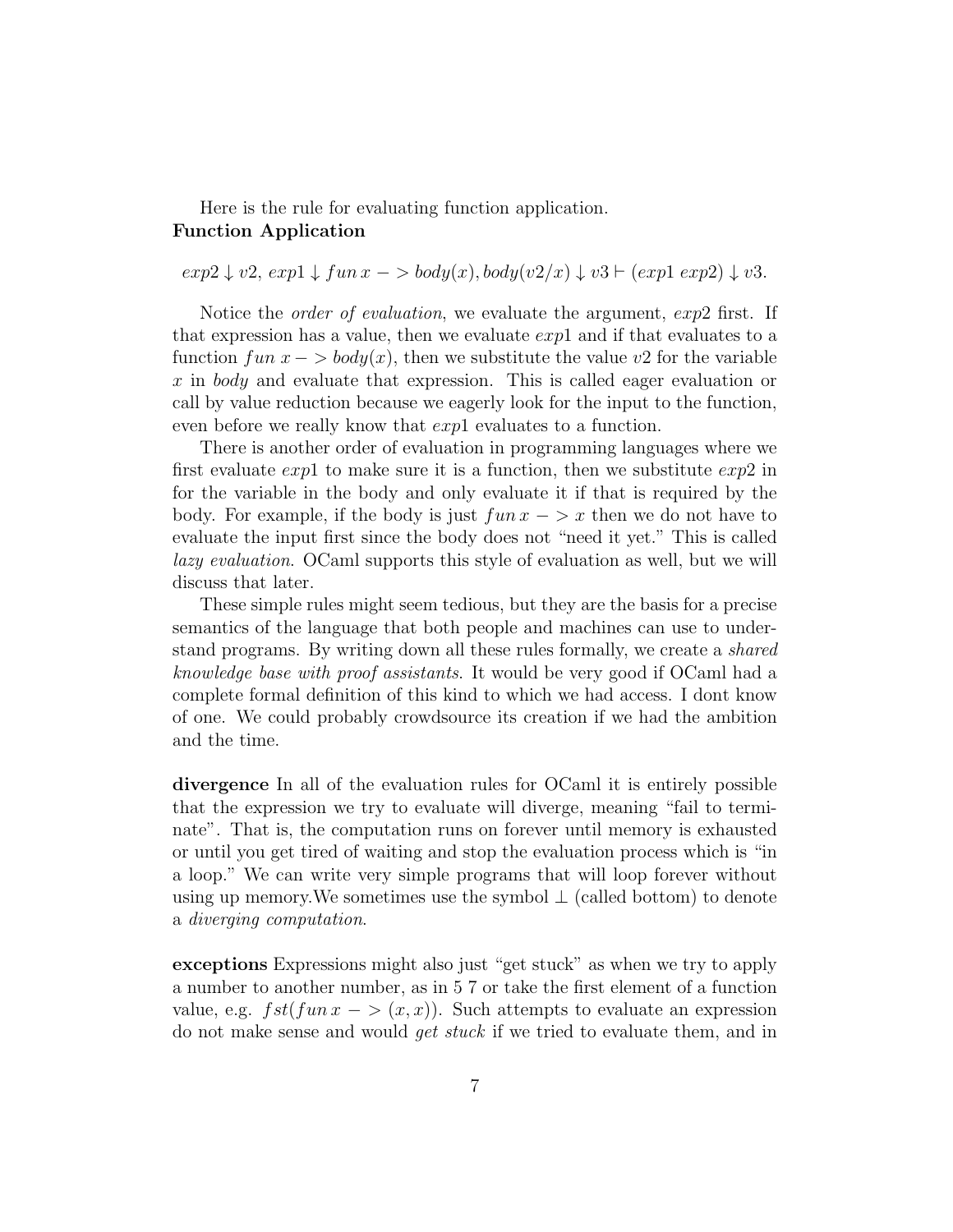some cases, "raise an exception" as in  $2 * true$  or  $1/0$ ,  $2 * [0, 1]$ , etc. Some expressions might execute until the runtime system exhausts all memory, as in the recursive procedure let rec  $\log x = \log x$ .

We will see that the *type system* helps us avoid expressions whose attempted evaluation would get stuck, but we cannot avoid all such situations, and later we will discuss computations that cause exceptions.

Exercise: Write a *diverging computation*, a short non-canonical expression that diverges. This will be discussed in recitation where you will try to find the simplest such expression in OCaml. More subtle question, can there be such an expression that does not consume an unbounded amount of memory?

## References

- [1] Michael Gordon, Robin Milner, and Christopher Wadsworth. Edinburgh LCF: a mechanized logic of computation, volume 78 of Lecture Notes in Computer Science. Springer-Verlag, NY, 1979.
- [2] Robert Harper. Practical Foundations for Programming Languages. Cambridge University Press, Cambridge, 2013.
- [3] Per Martin-Löf. Constructive mathematics and computer programming. In Proceedings of the Sixth International Congress for Logic, Methodology, and Philosophy of Science, pages 153–175, Amsterdam, 1982. North Holland.
- [4] R. Milner, M. Tofte, and R. Harper. The Definition of Standard ML. The MIT Press, 1991.
- [5] John C. Mitchell. Foundations of Programming Languages. MIT Press, 1996.
- [6] L. C. Paulson. Standard ML for the Working Programmer. Cambridge University Press, 1991.
- [7] Benjamin C. Pierce. Types and Programming Languages. MIT Press, 2002.
- [8] Gordon D. Plotkin. LCF considered as a programming language. Journal of Theoretical Computer Science, 5:223–255, 1977.